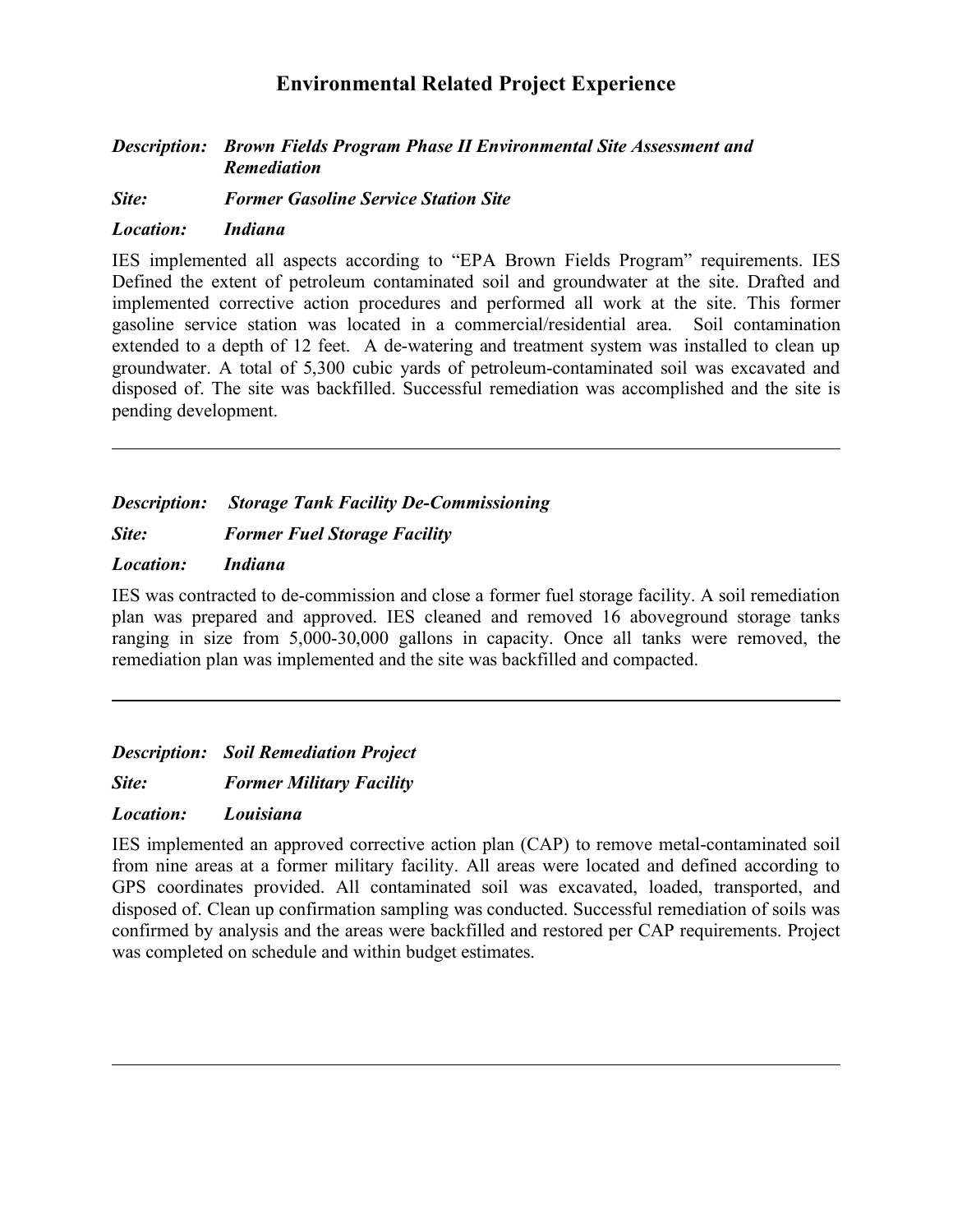*Description: Soil Remediation*

*Site: Rail Yard* 

*Location: Illinois*

Several utility poles, which provided overhead telephone and electrical service, were permanently relocated. Temporary railroad crossings were constructed prior to work to accommodate necessary truck traffic into the area. IES excavated over 6,000 cubic yards of diesel fuel impacted soil in and around live railroad tracks. The soil was hauled to a specified landfill for disposal. The area was then backfilled with structural fill and compacted to meet railroad specifications.

### *Description: Phase II Environmental Site Assessment and Remediation Plan*

*Site: Former Dry Cleaners*

### *Location: Indiana*

IES was contracted to define the extent of perchloroethylene (PCE) - contaminated soil and groundwater at a former dry cleaning facility. Numerous soil probes were advanced on-site and off-site to define the horizontal and vertical extent of PCE contamination. Groundwater monitoring wells were installed to assist in groundwater monitoring and to determine the hydraulic gradient for the Site. A soil and groundwater remediation plan was prepared and submitted as a bid document.

### *Description: Phase II Environmental Site Assessment and Corrective Action Plan*

*Site: Former Bus Garage Maintenance Facility*

### *Location: Indiana*

An active bus maintenance facility was ruined in a fire. Several USTs were removed and impacted soils were noted. IES was contracted to perform a Phase II ESA to determine the extent of diesel contaminated soil and groundwater.

Several subsurface investigations were performed to determine the full extent of impacted soil and groundwater. The soil and groundwater were impacted on-site and off-site with diesel fuel to a depth of 18 feet below grade surface. Free product was also detected and recovered over several months. IES performed the required investigations, reports and corrective action plan (CAP). Subsequently, IES performed the approved CAP, the corrective action completion report and filed for reimbursement. The corrective action involved installation of a 200 GPM dewatering system and the removal of over 6,100 cubic yards of contaminated soil.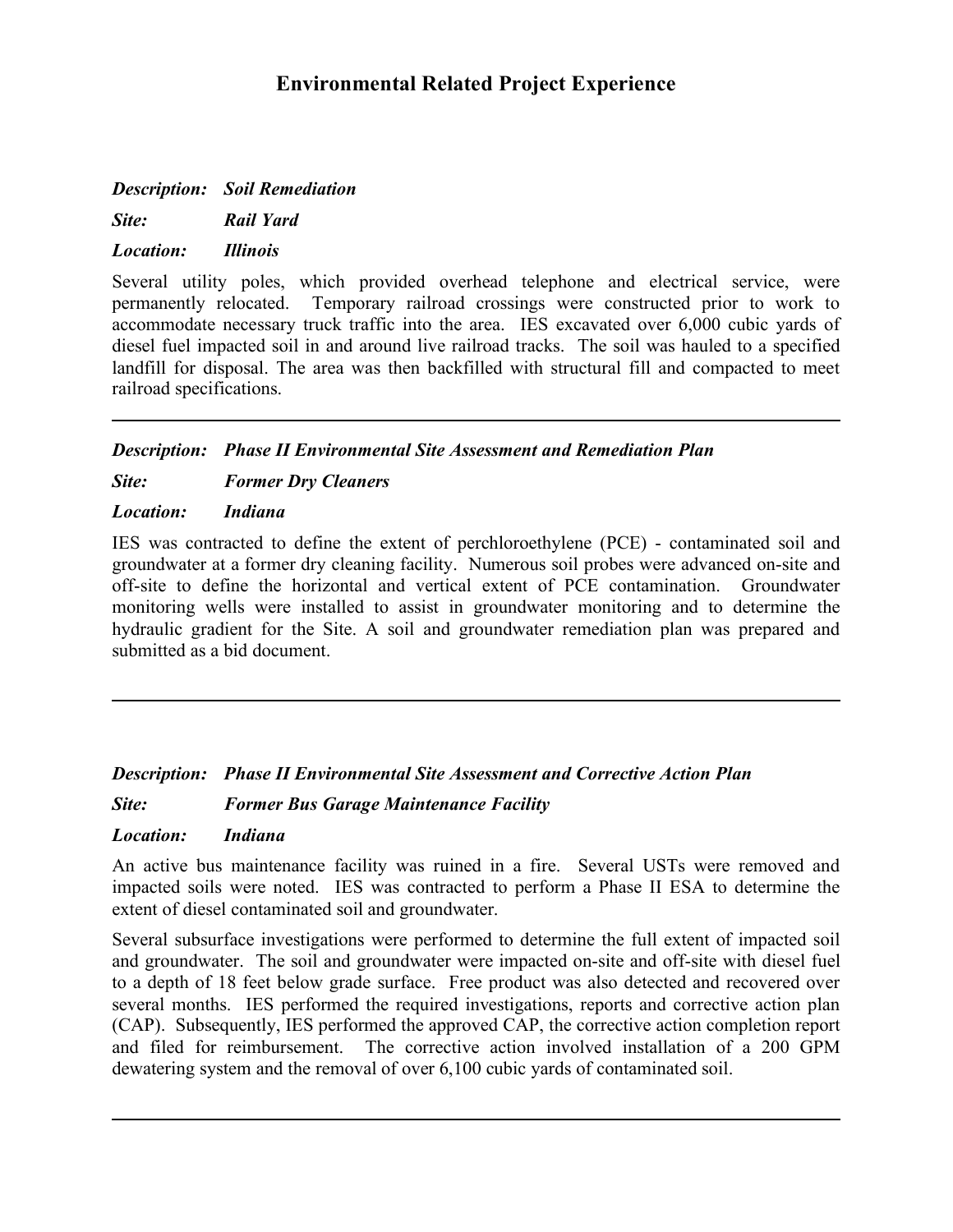*Description: Phase I Environmental Site Assessment*

*Site: Commercial Building*

### *Location: Indiana*

A Phase I ESA was performed on a single-story commercial building using ASTM standards, which included a review of federal, state, and local regulatory records, and site reconnaissance. Continuous air sampling was performed to determine radon levels. Random samples were also collected and tested for asbestos and lead-based paint.

### *Description: Environmental Assessment and Underground Storage Tank Removal*

*Site: Major Rehabilitation-Development Project*

### *Location: Indiana*

IES was contracted to address environmental issues that arose from a re-development project of an area in a Northwest Indiana City. The re-development plan included demolition of old structures, infrastructure replacement, new construction of commercial buildings, and new housing. The project encompassed 6 square city blocks. During demolition and construction activities several underground storage tanks were encountered. Some tanks were found leaking. IES personnel conducted all underground storage tank removal and corrective action. No delays were encountered due to environmental issues on this project because of IES's thorough and immediate address of issues as they arose.

### *Description: LUST Investigation, Corrective Action and IDEM NFA Status*

### *Site: Former Construction Company Yard*

### *Location: Indiana*

Performed a Site Investigation as a prelude for a pending property transfer. The extent of contamination was defined and corrective action completed. Corrective action included the removal of heavily contaminated soil adjacent to a building from a former UST excavation. The groundwater was remediated to IDEM residential cleanup goals with the installation of an inexpensive dewatering system. Quarterly groundwater monitoring was performed for one year after corrective action was completed. The aforementioned corrective action and groundwater monitoring resulted in the issuance of "No Further Action Letter" by IDEM.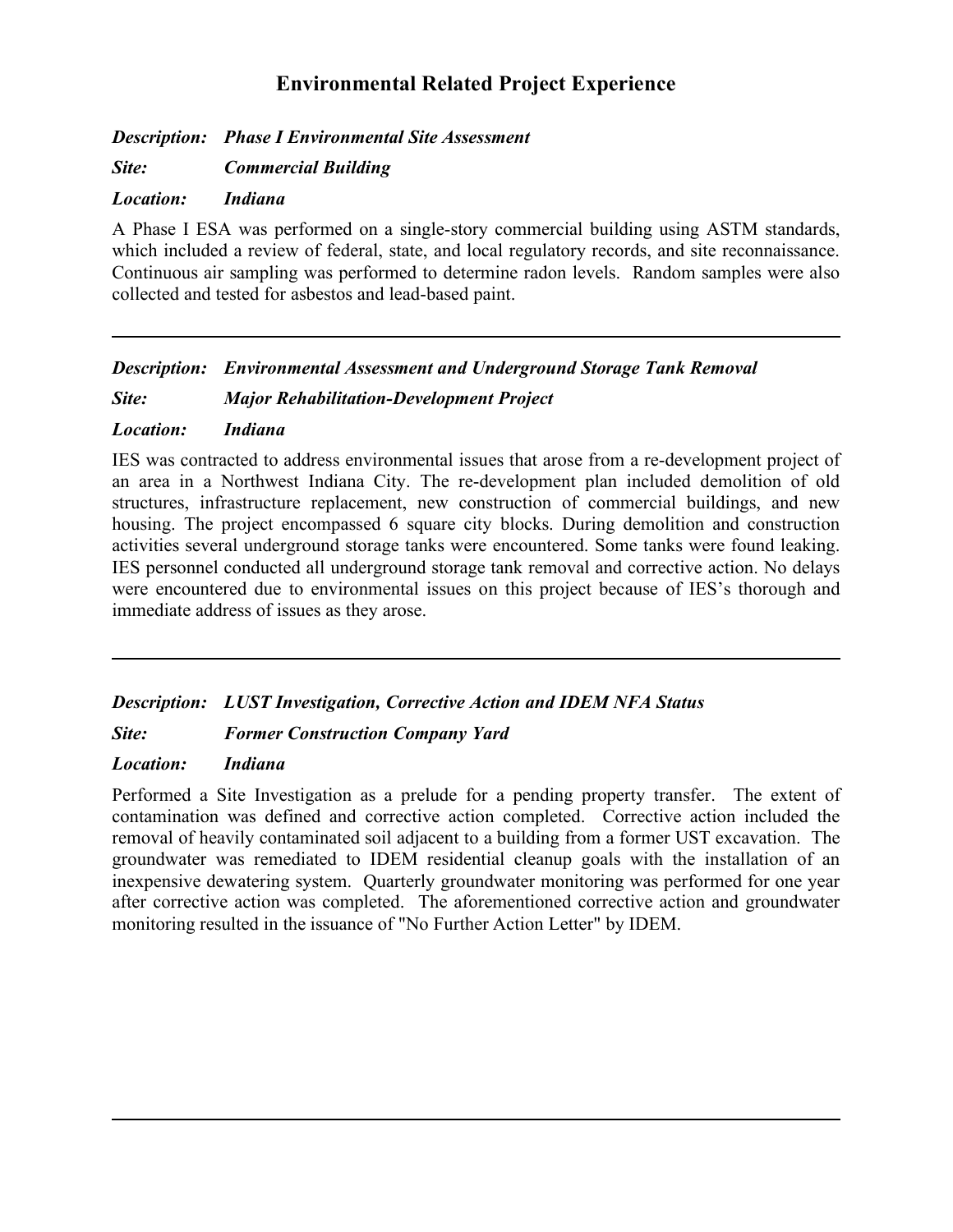### *Description: LUST Investigation, Corrective Action Plan, Corrective Action and IDEM NFA Status*

*Site: Manufacturing Facility*

### *Location: Indiana*

An extensive site investigation was performed to define the extent of contamination in soil and groundwater. A corrective action plan (CAP) was prepared for IDEM approval. Upon receipt of CAP approval from IDEM, IES remediated the soil and groundwater. An NFA letter was received for the Site.

### *Description: UST Removal Oversight and Phase II*

*Site: Industrial Site*

### *Location: Indiana*

An ice rink facility had two 10,000-gallon non-regulated (i.e., pre-January 1, 1974) USTs removed by a local contractor. A release was observed during the UST removals. A Phase II ESA was conducted to assess the nature and extent of subsurface impacts in support of remediation and/or subdivision of the property to separate contaminated from non-contaminated lands.

### *Description: Voluntary Remediation Program*

*Site: Industrial Site*

### *Location: Indiana*

The historical site activities included a truck terminal and automobile salvage yard. The site was enrolled into the VRP to document that the previous site activities did not impact the surface soil with semi-volatile organic compounds and lead. A Certificate of Completion letter from IDEM and a Covenant-Not-To-Sue letter from the Governor of the State of Indiana were obtained for surface soil without having to conduct any remedial activities. The list of contaminants included sixty-one semi-volatile organic compounds and total lead. Cleanup standards for thirteen of the sixty-one semi-volatile organic compounds were successfully obtained from existing U.S. EPA Region III and the Massachusetts Department of Environmental Protection chemical-specific cleanup standards.